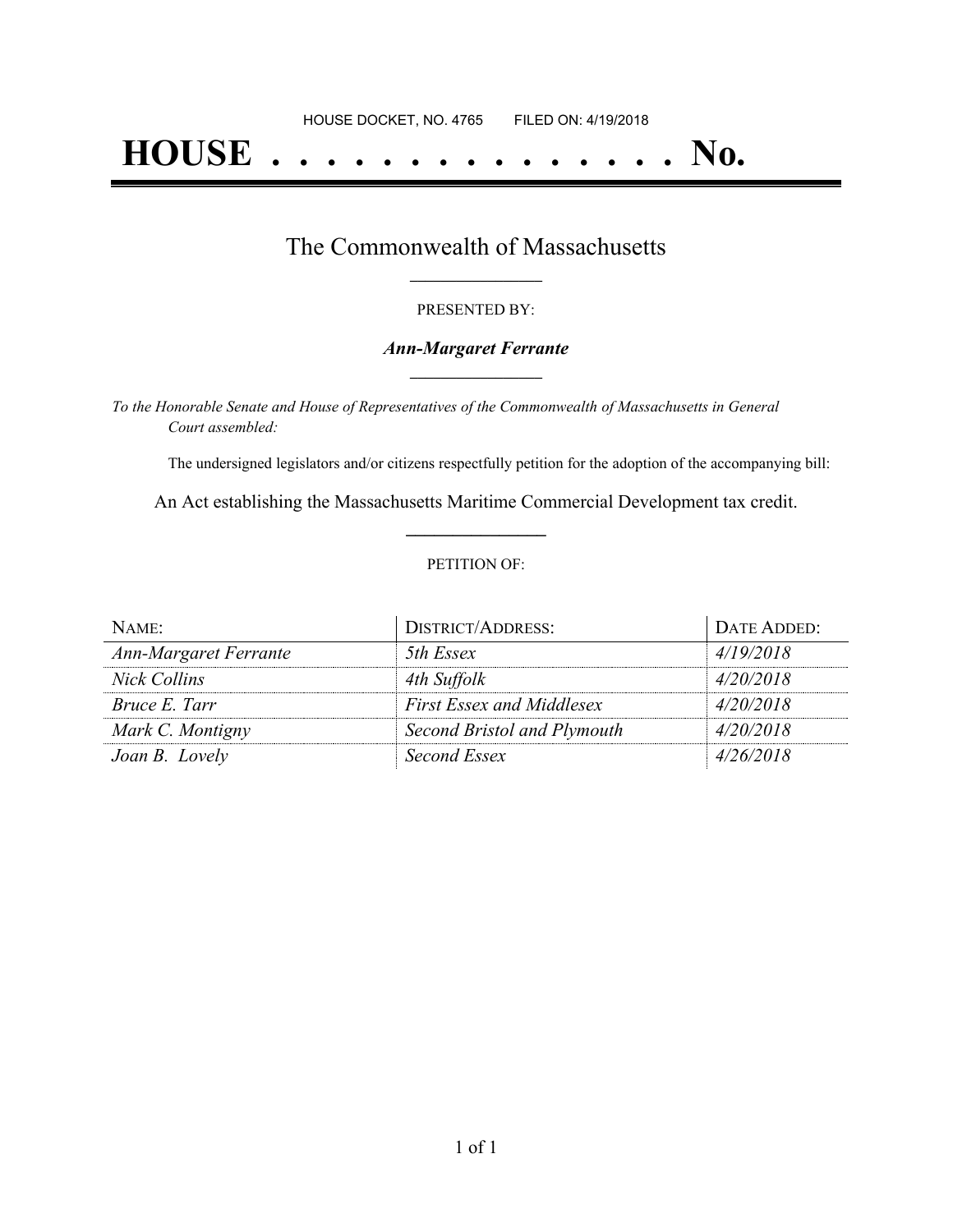# HOUSE DOCKET, NO. 4765 FILED ON: 4/19/2018 **HOUSE . . . . . . . . . . . . . . . No.**

By Ms. Ferrante of Gloucester, a petition (subject to Joint Rule 12) of Ann-Margaret Ferrante and others for legislation to establish maritime commercial development tax credits. Revenue.

## The Commonwealth of Massachusetts

**In the One Hundred and Ninetieth General Court (2017-2018) \_\_\_\_\_\_\_\_\_\_\_\_\_\_\_**

**\_\_\_\_\_\_\_\_\_\_\_\_\_\_\_**

An Act establishing the Massachusetts Maritime Commercial Development tax credit.

Be it enacted by the Senate and House of Representatives in General Court assembled, and by the authority *of the same, as follows:*

| 1      | SECTION 1. Chapter 62 of the General Laws is hereby amended by inserting after                    |
|--------|---------------------------------------------------------------------------------------------------|
| 2      | section 6N the following section:-                                                                |
| 3      | Section 6O. (a) For purposes of this section, the following terms shall have the following        |
| 4      | meanings unless the context clearly requires otherwise:                                           |
| 5      | "Certified construction", the construction of a qualified water-dependent facility that has       |
| 6      | been approved and certified by the Secretary of Housing and Economic Development, in              |
| $\tau$ | consultation with the Executive Office of Energy and Environmental Affairs, as being consistent   |
| 8      | with the standards established by the Designated Port Area for the purposes of this section.      |
| 9      | "Qualified water-dependent facility", any building or structure, located within the               |
| 10     | commonwealth, constructed for the exclusive use of water-dependent commercial or industrial       |
| 11     | activities, seafood processing, aquaculture, water-dependent science, research and innovation, or |
|        |                                                                                                   |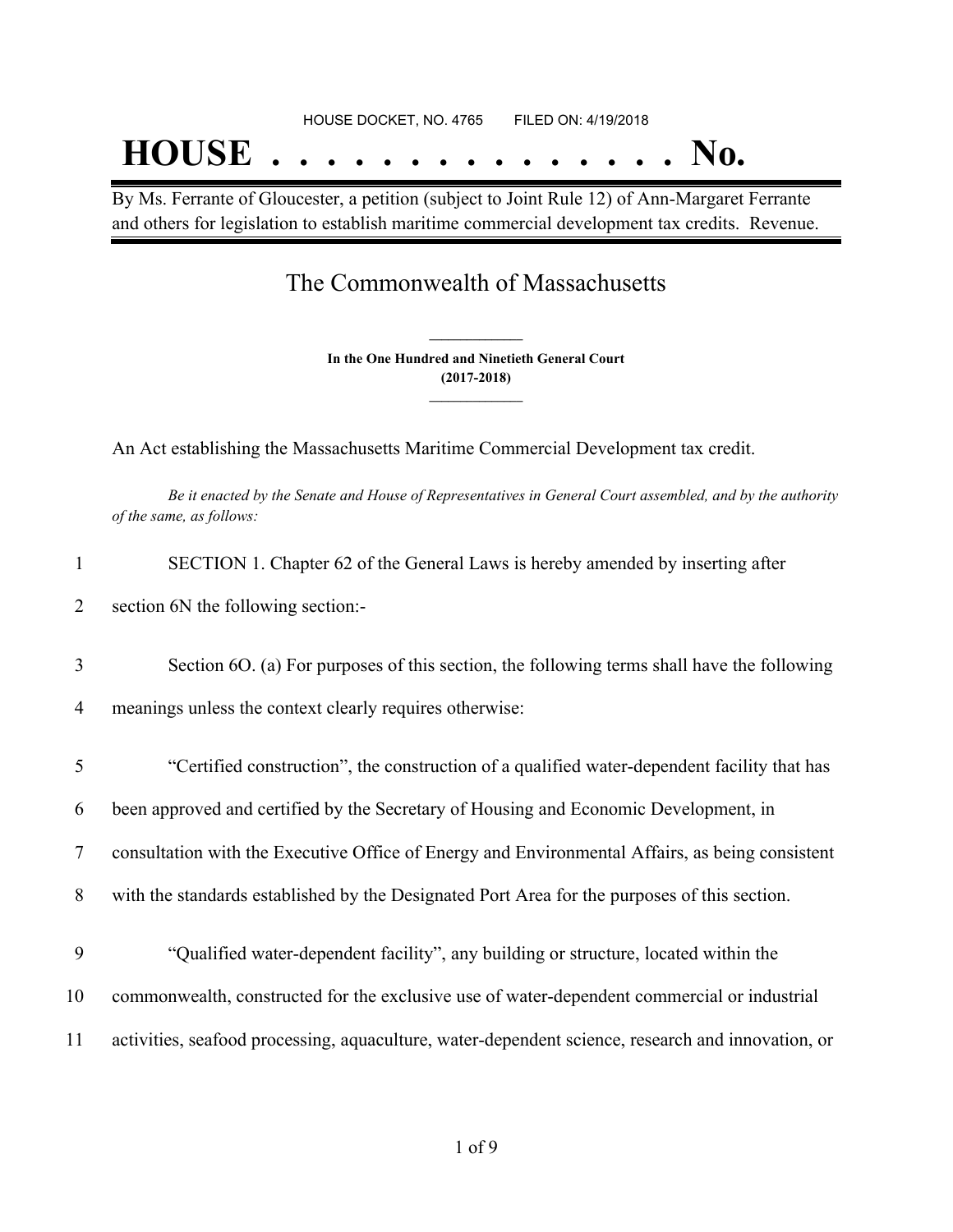| 12 | seafood storage, and uses accessory and directly supportive thereof including wholesale and         |
|----|-----------------------------------------------------------------------------------------------------|
| 13 | retail uses, and which is located in a Designated Port Area as defined by 301 C.M.R. 25.02.         |
| 14 | "Qualified water-dependent facility expenditure", any amount properly chargeable to a               |
| 15 | capital account in effect for the taxable year, incurred in connection with the certified water-    |
| 16 | dependent facility construction or rehabilitation in a Designated Port Area, but the term shall not |
| 17 | include personal property, personal use property, or the cost of acquiring any building or interest |
| 18 | thereon, up to and including costs of building materials and supplies, fixtures, equipment, design, |
| 19 | engineering, permitting and labor costs, paid by the taxpayer.                                      |
| 20 | "Taxpayer", a person, firm, partnership, trust, estate, limited liability company, or other         |
| 21 | entity subject to the income tax imposed by the provisions of this chapter.                         |
| 22 | "CDC" or "Community Development Corporation", a corporation certified as a                          |
| 23 | community development corporation by the Department of Housing and Community                        |
| 24 | Development as consistent with chapter 40H.                                                         |
| 25 | (b) Massachusetts Maritime Commercial Development tax credit.                                       |
| 26 | (1) The Secretary of Housing and Economic Development (hereto referred as the                       |
| 27 | Secretary) shall authorize the tax credits under this section. The Secretary shall authorize        |
| 28 | annually, beginning January 1, 2018, under this section, together with section 31O of chapter 63,   |
| 29 | an amount not to exceed \$100,000,000 per year. The Secretary shall determine the criteria for      |
| 30 | eligibility for the credit, such criteria to be set forth in regulations promulgated under this     |
| 31 | section.                                                                                            |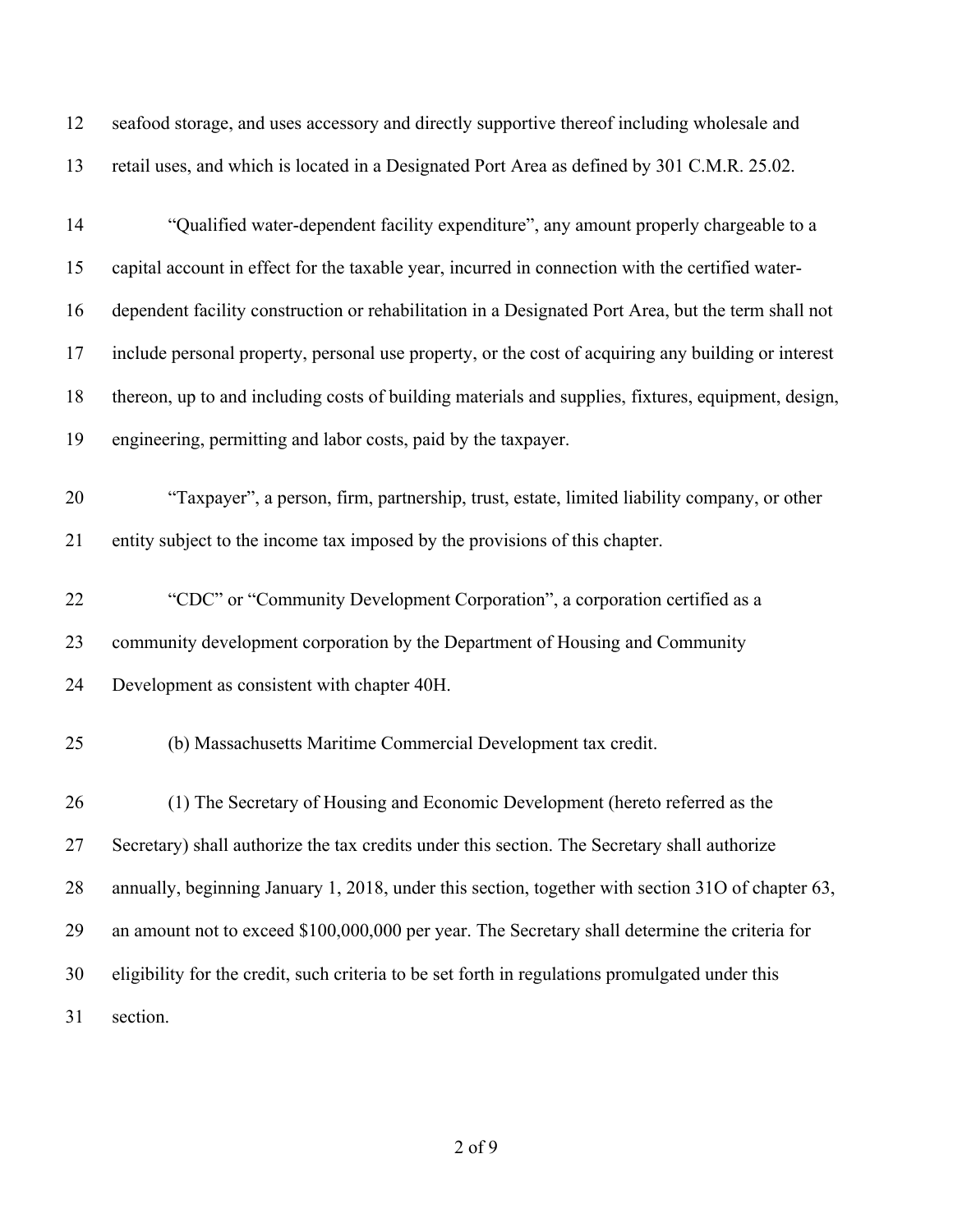(i) Any single municipality shall not be eligible to receive a more than fifty percent of the total amount of awarded credits in a given calendar year.

 (1) This restriction may be waived by the Secretary. Such a waiver must be made in writing, and submits the decision with an adequate reasoning to the Joint Committee on Economic Development and Emerging Technologies, the House and Senate Committees on Rules, and the House and Senate Committees on Ways and Means.

 (2) A taxpayer that incurs qualified water-dependent facility expenditures may be allowed a credit, to be computed as hereinafter provided, against the tax imposed by this chapter. The credit shall be equal to a percentage, not to exceed fifty percent, of the qualified water- dependent facility expenditures made by the taxpayer with respect to a qualified water-dependent facility which has received final certification and has been placed in service as provided for in this section. The Secretary shall administer and determine eligibility for the Massachusetts maritime commercial development tax credit and allocate the credit in accordance with this section; but, the Secretary may impose a fee for the processing of applications for the certification of any water-dependent facility under the provisions of this section.

 (i) Community development corporations shall be eligible to receive this tax credit at a rate equal to that of any taxpayer under this section.

 (3) The credit allowable under this section shall be allowed for the taxable year in which the water-dependent facility property is placed in service, that is, when occupancy of the entire structure or some identifiable portion of the structure is permitted. A taxpayer allowed a credit under this section for a taxable ear may carry over and apply to the tax imposed by this chapter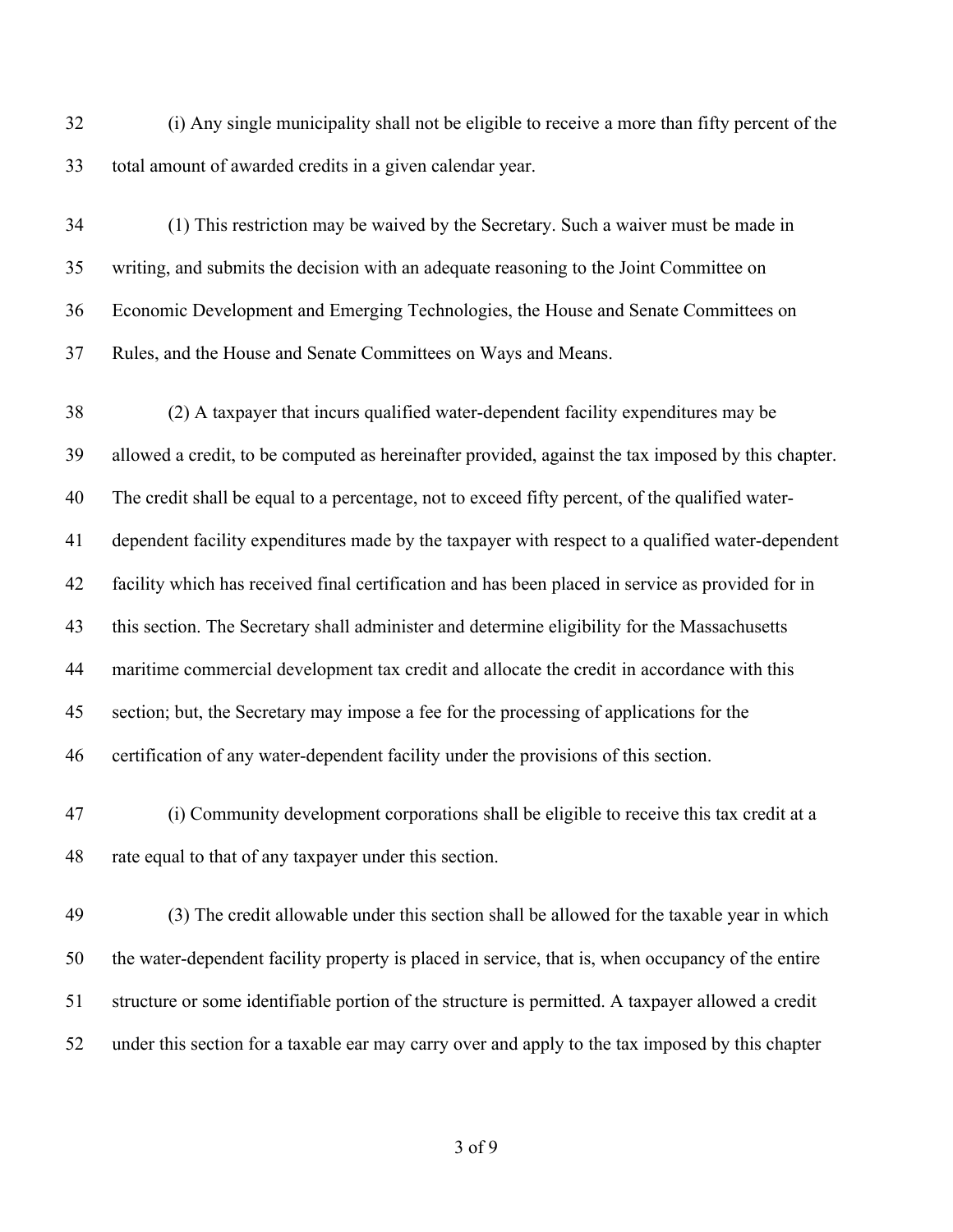in any of the succeeding 5 taxable years, the portion, as reduced from year to year, of those credits which exceed the tax for the taxable year.

 (d) Maritime commercial development tax credits allowed to a partnership, a limited liability company taxed as a partnership or multiple owners of property shall be passed through to the persons designated as partners, members or owners, respectively, pro rata or pursuant to an executed agreement among the persons designated as partners, members or owners documenting an alternative distribution method without regard to their sharing of other tax or economic attributes of the entity.

 (e) Taxpayers eligible for the Massachusetts maritime commercial development tax credit may, with prior notice to and in accordance with regulations adopted by the Secretary, transfer the credits, in whole or in part, to any individual or entity, and the transferee shall be entitled to apply the credits against the tax with the same effect as if the transferee had incurred the qualified rehabilitation expenditures itself. The transferee shall use the credit in the year it is transferred. If the credit allowable for any taxable year exceeds the transferee's tax liability for that tax year, the transferee may carry forward and apply in any subsequent taxable year, the portion, as reduced from year to year, of those credits which exceed the tax for the taxable year; but, the carryover period shall not exceed 5 taxable years after the close of the taxable year during which the qualified historic structure received final certification and was placed in service as provided for in this section.

 (f) The Secretary shall annually, not later than September 1 of each year, file a report with the House and Senate Committees on Ways and Means, the chairs of the Joint Committee on Community Development and Small Businesses, and the chairs of the Joint Committee on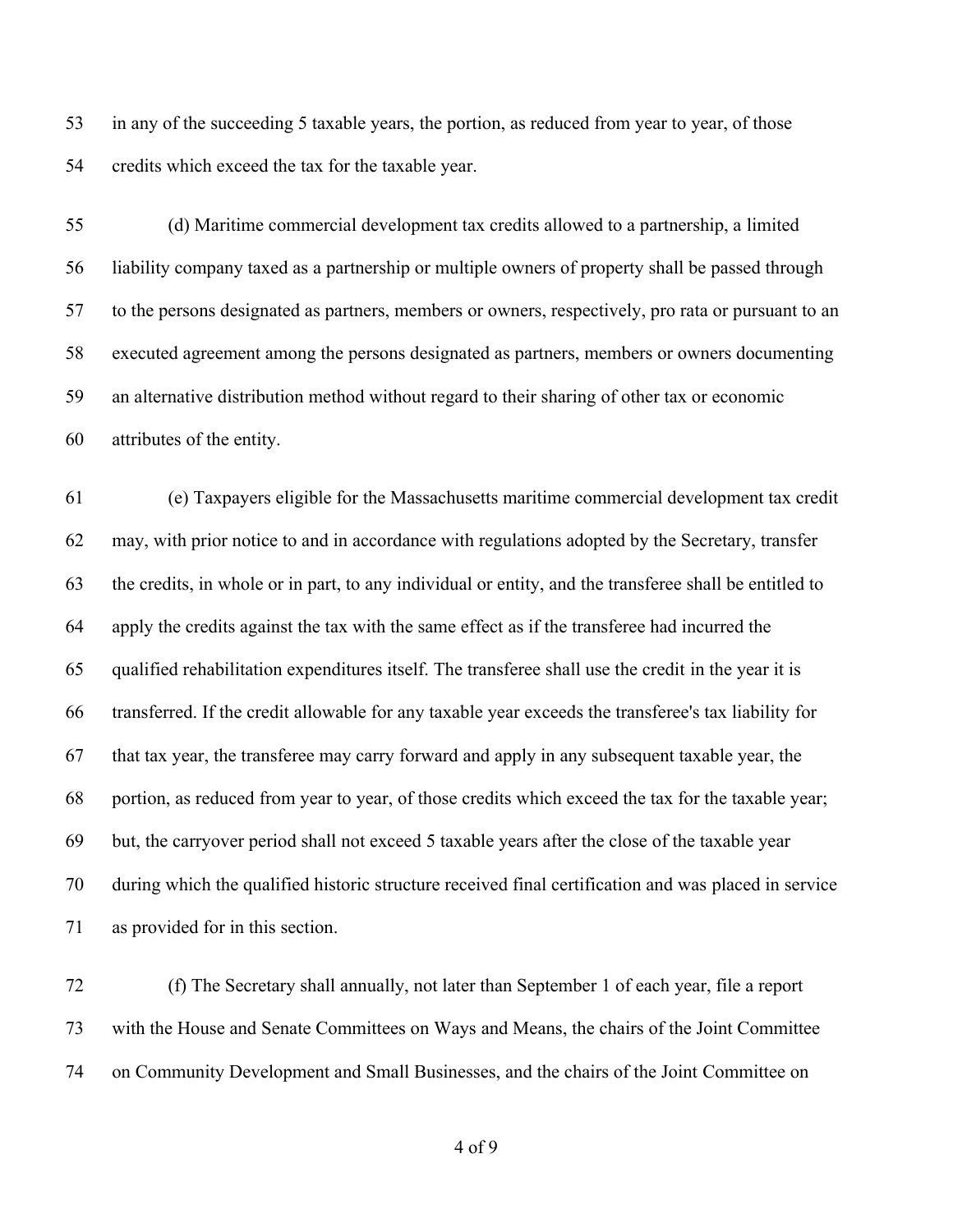| 75 | Economic Development and Emerging Technologies, identifying the total amount of tax credits           |
|----|-------------------------------------------------------------------------------------------------------|
| 76 | claimed pursuant to this subsection and the total amount of tax credits transferred, sold, or         |
| 77 | assigned hereunder for the preceding fiscal year.                                                     |
| 78 | (g) If the certified water-dependent facility is disposed of, or ceases to be used for the            |
| 79 | exclusive use of water-dependent commercial or industrial activities, before the end of such          |
| 80 | facility's useful life, the recapture provisions Chapter 63, section 31A, subsection (e) shall apply. |
| 81 |                                                                                                       |
| 82 | SECTION 2. Chapter 63 of the General Laws is hereby amended by inserting after                        |
| 83 | section 6N the following section:-                                                                    |
| 84 | (a) For purposes of this section, the following terms shall have the following meanings               |
| 85 | unless the context clearly requires otherwise:                                                        |
| 86 | "Certified construction", the construction of a qualified water-dependent facility that has           |
| 87 | been approved and certified by the Secretary of Housing and Economic Development, in                  |
| 88 | consultation with the Executive Office of Energy and Environmental Affairs, as being consistent       |
| 89 | with the standards established by the Designated Port Area for the purposes of this section.          |
| 90 | "Qualified water-dependent facility", any building or structure, located within the                   |
| 91 | commonwealth, constructed for the exclusive use of water-dependent commercial or industrial           |
| 92 | activities, seafood processing, aquaculture, water-dependent science, research and innovation, or     |
| 93 | seafood storage, and uses accessory and directly supportive thereof including wholesale and           |
| 94 | retail uses, and which is located in a Designated Port Area as defined by 301 C.M.R. 25.02.           |
|    |                                                                                                       |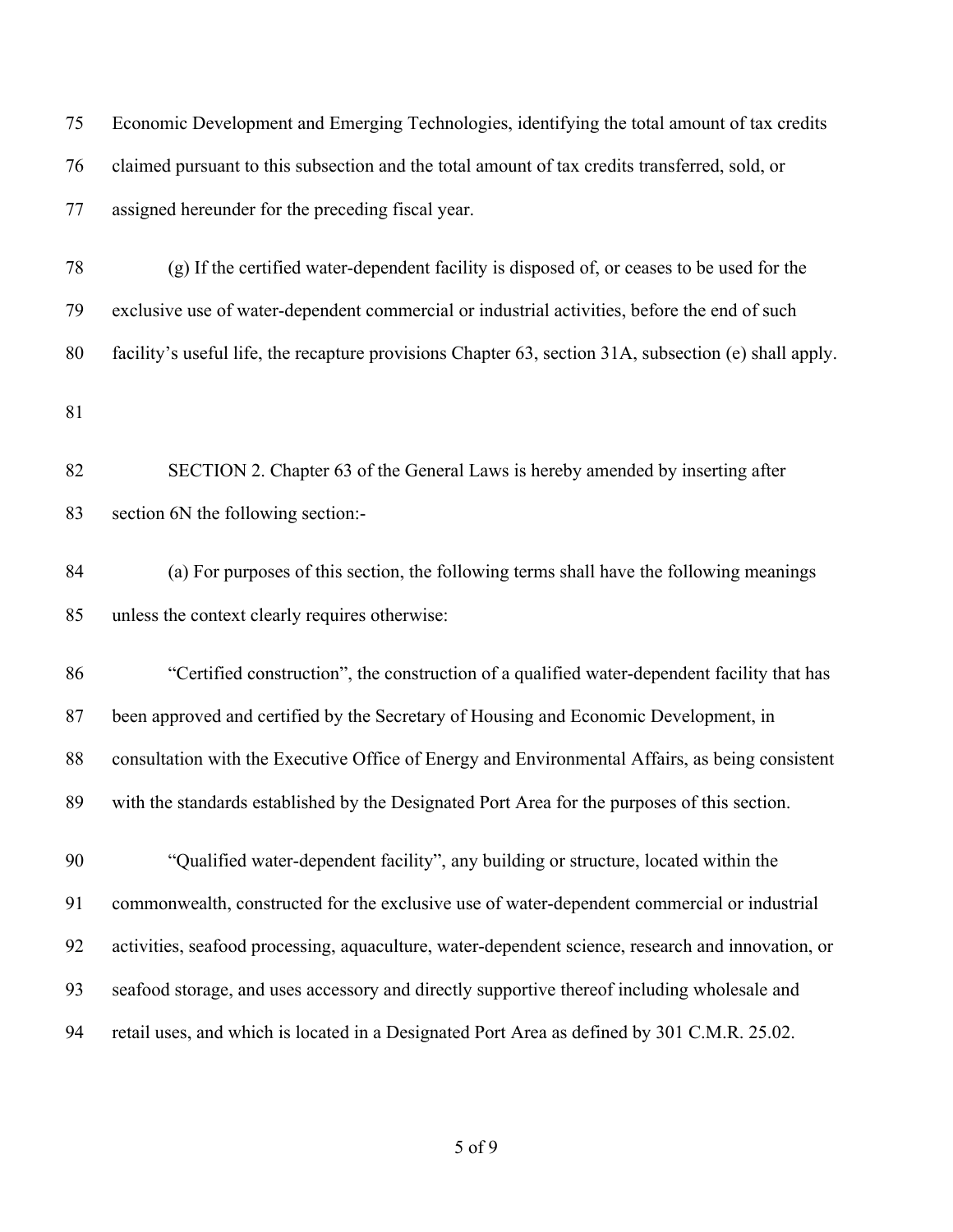| 95  | "Qualified water-dependent facility expenditure", any amount properly chargeable to a               |
|-----|-----------------------------------------------------------------------------------------------------|
| 96  | capital account in effect for the taxable year, incurred in connection with the certified water-    |
| 97  | dependent facility construction or rehabilitation in a Designated Port Area, but the term shall not |
| 98  | include personal property, personal use property, or the cost of acquiring any building or interest |
| 99  | thereon, up to and including costs of building materials and supplies, fixtures, equipment, design, |
| 100 | engineering, permitting and labor costs, paid by the taxpayer.                                      |
| 101 | "Taxpayer", a taxpayer subject to an excise under this chapter.                                     |
| 102 | "CDC" or "Community Development Corporation", a corporation certified as a                          |
| 103 | community development corporation by the Department of Housing and Community                        |
| 104 | Development as consistent with chapter 40H.                                                         |
| 105 |                                                                                                     |
| 106 | (b) Massachusetts Maritime Commercial Development tax credit.                                       |
| 107 | (1) The Secretary of Housing and Economic Development (hereto referred as the                       |
| 108 | Secretary) shall authorize the tax credits under this section. The Secretary shall authorize        |
| 109 | annually, beginning January 1, 2018, under this section, together with section 6O of chapter 62,    |
| 110 | an amount not to exceed \$100,000,000 per year. The Secretary shall determine the criteria for      |
| 111 | eligibility for the credit, such criteria to be set forth in regulations promulgated under this     |
| 112 | section.                                                                                            |
| 113 | (i) Any single municipality shall not be eligible to receive a more than fifty percent of the       |
| 114 | total amount of awarded credits in a given calendar year.                                           |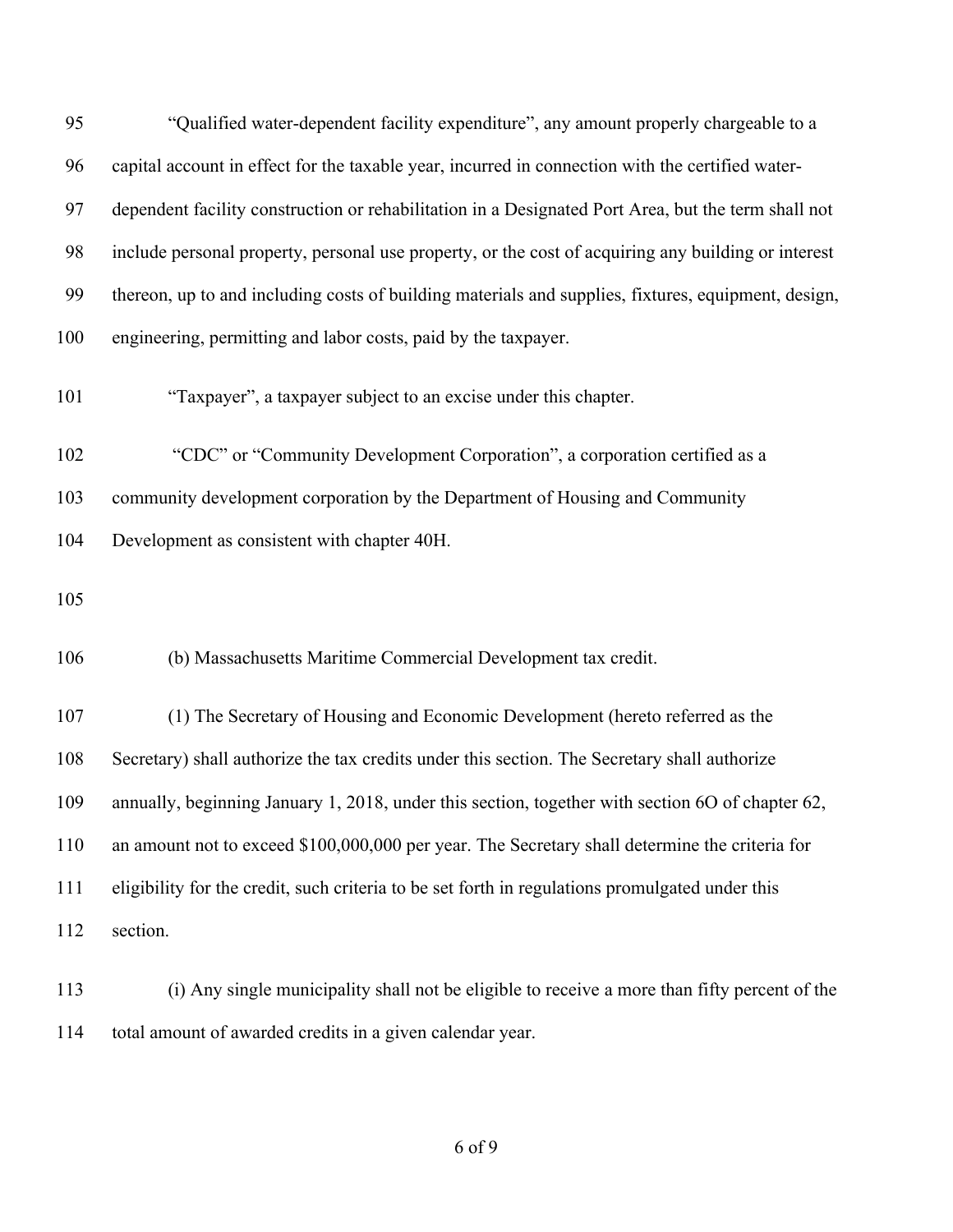(1) This restriction may be waived by the Secretary. Such a waiver must be made in writing, and submits the decision with an adequate reasoning to the Joint Committee on Economic Development and Emerging Technologies, the House and Senate Committees on Rules, and the House and Senate Committees on Ways and Means.

 (2) A taxpayer that incurs qualified water-dependent facility expenditures may be allowed a credit, to be computed as hereinafter provided, against the tax imposed by this chapter. The credit shall be equal to a percentage, not to exceed 50 percent, of the qualified water- dependent facility expenditures made by the taxpayer with respect to a qualified water-dependent facility which has received final certification and has been placed in service as provided for in this section. The Secretary shall administer and determine eligibility for the Massachusetts maritime commercial development tax credit and allocate the credit in accordance with this section; but, the Secretary may impose a fee for the processing of applications for the certification of any water-dependent facility under the provisions of this section.

 (i) Community development corporations shall be eligible to receive this tax credit at a rate equal to that of any taxpayer under this section.

 (3) The credit allowable under this section shall be allowed for the taxable year in which the water-dependent facility property is placed in service, that is, when occupancy of the entire structure or some identifiable portion of the structure is permitted. A taxpayer allowed a credit under this section for a taxable ear may carry over and apply to the tax imposed by this chapter in any of the succeeding 5 taxable years, the portion, as reduced from year to year, of those credits which exceed the tax for the taxable year.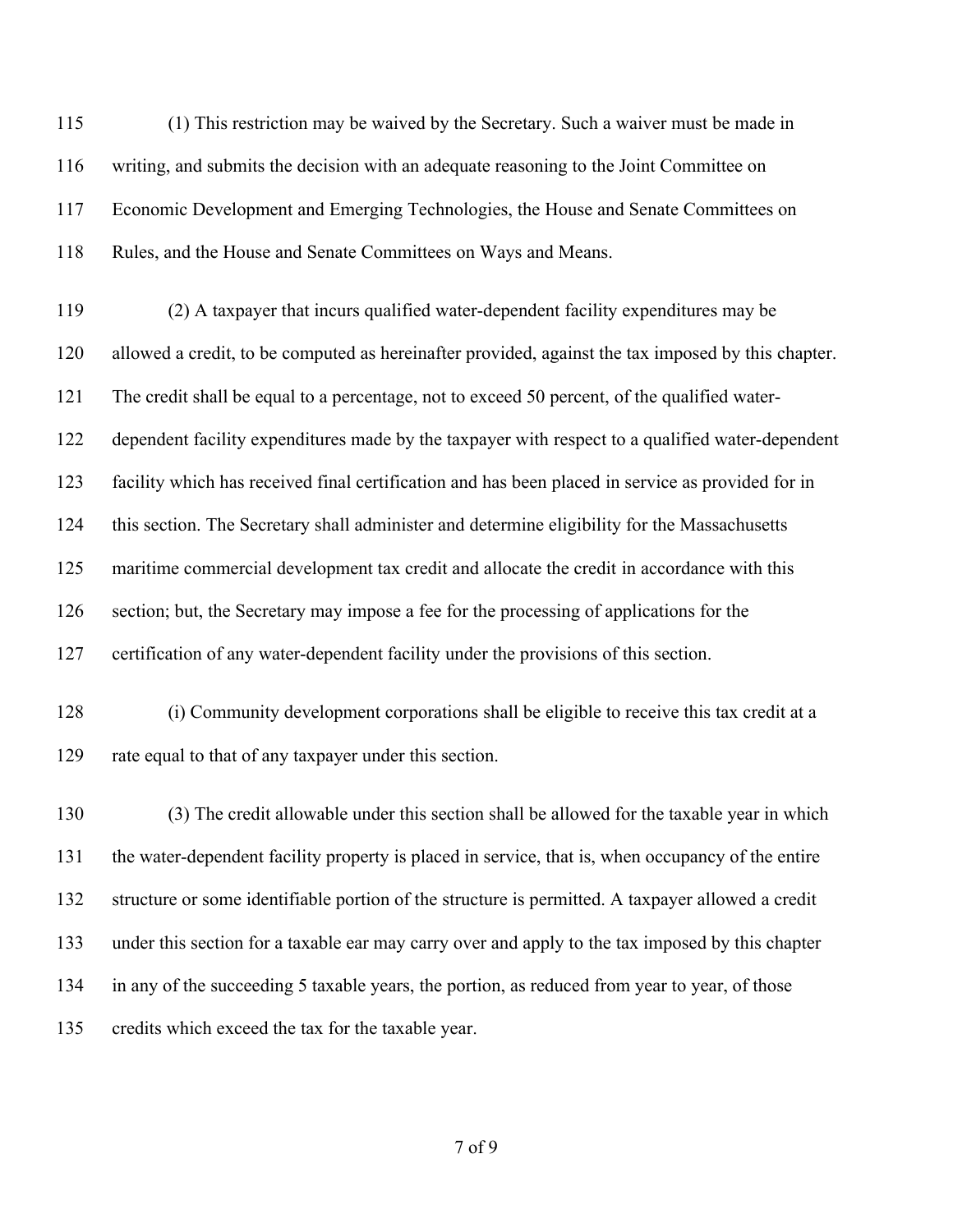(d) Maritime commercial development tax credits allowed to a partnership, a limited liability company taxed as a partnership or multiple owners of property shall be passed through to the persons designated as partners, members or owners, respectively, pro rata or pursuant to an executed agreement among the persons designated as partners, members or owners documenting an alternative distribution method without regard to their sharing of other tax or economic attributes of the entity.

 (e) Taxpayers eligible for the Massachusetts maritime commercial development tax credit may, with prior notice to and in accordance with regulations adopted by the Secretary, transfer the credits, in whole or in part, to any individual or entity, and the transferee shall be entitled to apply the credits against the tax with the same effect as if the transferee had incurred the qualified rehabilitation expenditures itself. The transferee shall use the credit in the year it is transferred. If the credit allowable for any taxable year exceeds the transferee's tax liability for that tax year, the transferee may carry forward and apply in any subsequent taxable year, the portion, as reduced from year to year, of those credits which exceed the tax for the taxable year; but, the carryover period shall not exceed 5 taxable years after the close of the taxable year during which the qualified historic structure received final certification and was placed in service as provided for in this section.

 (f) The Secretary shall annually, not later than September 1 of each year, file a report with the House and Senate Committees on Ways and Means, the chairs of the Joint Committee on Community Development and Small Businesses, and the chairs of the Joint Committee on Economic Development and Emerging Technologies, identifying the total amount of tax credits claimed pursuant to this subsection and the total amount of tax credits transferred, sold, or assigned hereunder for the preceding fiscal year.